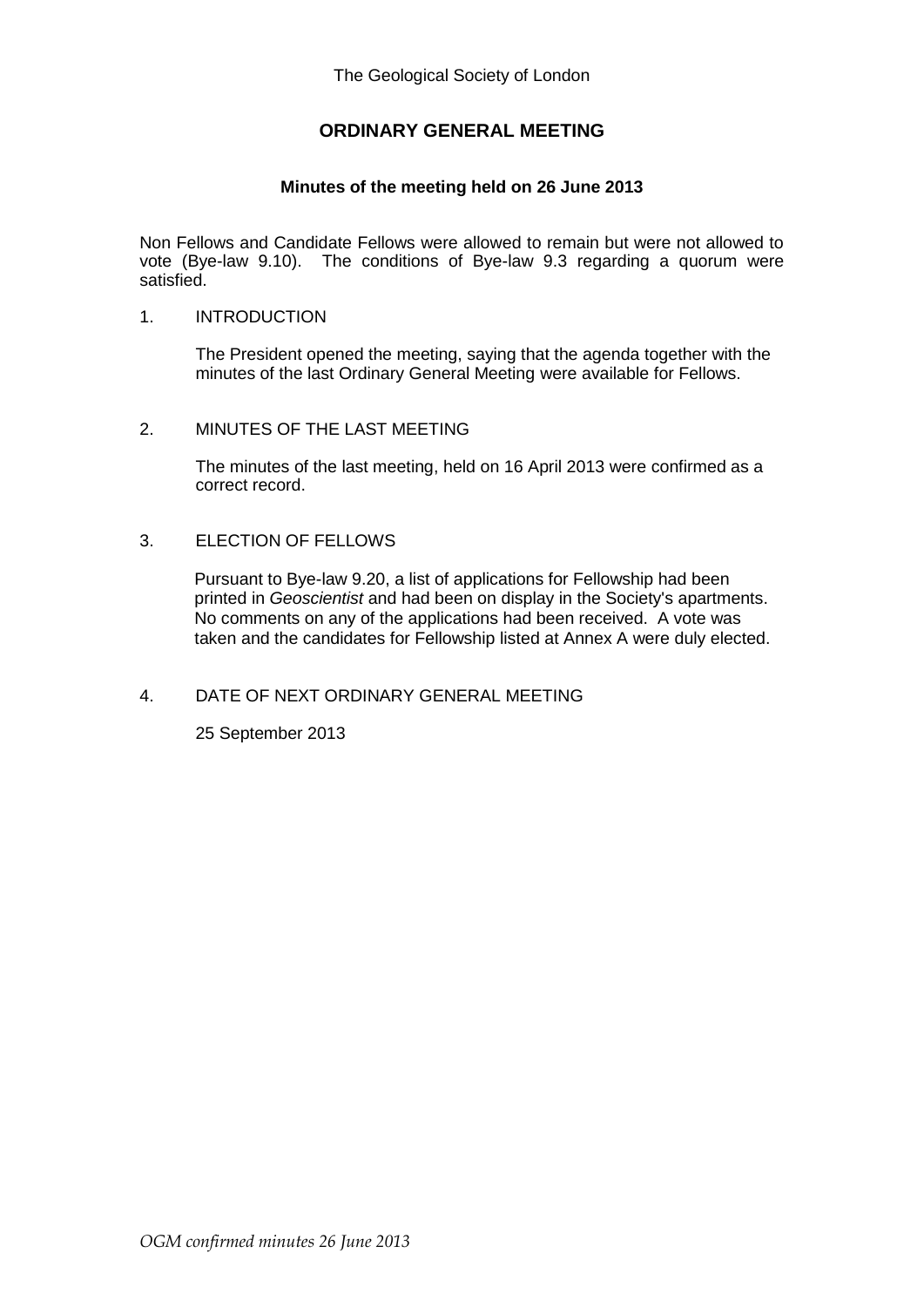## THE FOLLOWING NAMES WERE ELECTED TO FELLOWSHIP AT THE OGM ON 26 JUNE 2013

| <b>ABBASI</b>      | Amir Reza                    |
|--------------------|------------------------------|
| <b>ADAMS</b>       | lan                          |
| <b>ALBADRAN</b>    | Adel                         |
| <b>AMAEWHULE</b>   | Hermas Kasie                 |
| <b>ANDERSON</b>    | Lloyd Paul                   |
| <b>ARIYARATNA</b>  | Don Hettiarchige             |
| <b>ARMSTRONG</b>   | Richard                      |
| <b>BARDE</b>       | Jean-Pierre                  |
| <b>BARKLEY</b>     | Craig                        |
| <b>BARNES</b>      | Ryan David                   |
| <b>BATTY</b>       | Paul Graham                  |
| <b>BEAL</b>        | <b>Timothy James</b>         |
| <b>BEE</b>         | James                        |
| <b>BELL</b>        | <b>Steven Robin</b>          |
| <b>BOGGIANI</b>    | Paulo                        |
| <b>BOTHA</b>       | <b>Christoffel Philippus</b> |
| <b>BOYD</b>        | Christopher James            |
| <b>BRINDLEY</b>    | James                        |
| <b>BRODERICK</b>   | Aisling                      |
| <b>BROWN</b>       | James Hugh                   |
| <b>BROWN</b>       | <b>Matthew David Andrew</b>  |
| <b>BUSCHKUEHLE</b> | Maja                         |
| <b>BUTLER</b>      | Paul                         |
| <b>CAIRNS</b>      | <b>Bruce</b>                 |
| <b>CARNEY</b>      | <b>Matthew Brendan</b>       |
| <b>CARTER</b>      | James Edward                 |
| <b>CARTER</b>      | Richard John                 |
| <b>CHAU</b>        | Chi Bong                     |
| <b>CHEUNG</b>      | Ka Ho                        |
| <b>CHURCHILL</b>   | Mark James                   |
| <b>CILLARI</b>     | Azzura                       |
| <b>CLARK</b>       | Jessica Lucy                 |
| <b>CLEEVE</b>      | <b>Anthony Peter</b>         |
| <b>COCHRANE</b>    | Graeme                       |
| <b>COOPER</b>      | Stephen John David           |
| <b>COURT</b>       | Rachel                       |
| <b>COVENTRY</b>    | <b>Alan Ross</b>             |
| <b>CROSS</b>       | Melanie                      |
| <b>CROSSLEY</b>    | Rosalind Joanne              |
| <b>DALEY</b>       | Howard John                  |
| <b>DAVIES</b>      | Alice                        |
| <b>DEWIT</b>       | Julie                        |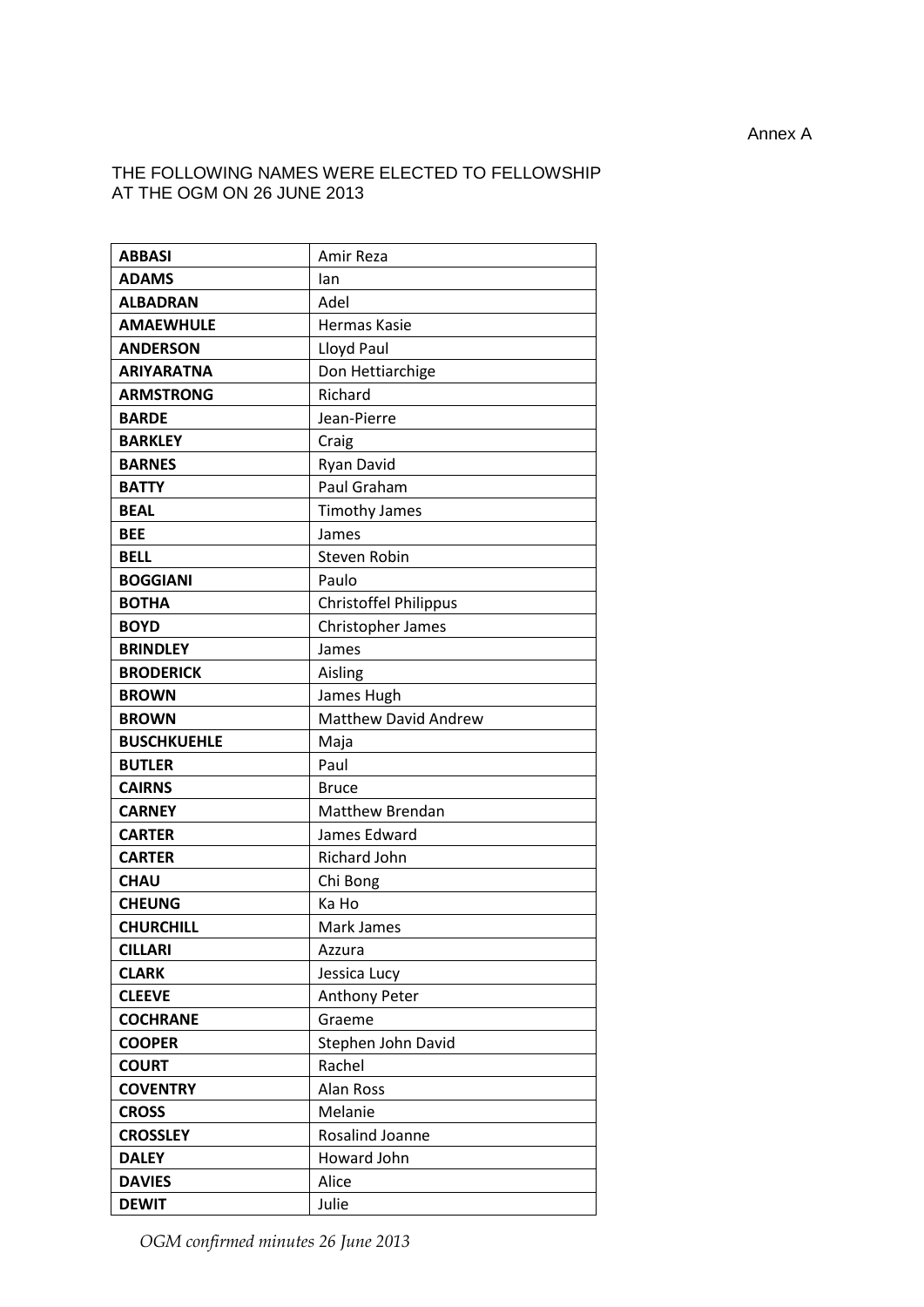| <b>DIKEDI</b>     | Patrick                   |
|-------------------|---------------------------|
| <b>DINHAM</b>     | Paul James                |
| <b>DOBBS</b>      | Victoria Elizabeth        |
| <b>DOLAN</b>      | <b>Eamonn Patrick</b>     |
| <b>DOWDESWELL</b> | <b>Edward Guy Hogarth</b> |
| <b>DOWNEY</b>     | Eric John                 |
| <b>DUFF</b>       | Sara Leigh                |
| <b>EARDLEY</b>    | Gavin Lewis               |
| <b>EASTWOOD</b>   | Laura Ann                 |
| <b>EVANS</b>      | Rhys David                |
| <b>FENDER</b>     | <b>Thomas David</b>       |
| <b>FINCH</b>      | Victoria                  |
| <b>FIRPO</b>      | Giacomo                   |
| <b>GALLAGHER</b>  | Daniel                    |
| <b>GALLAGHER</b>  | <b>Elizabeth Anne</b>     |
| <b>GANCHEVA</b>   | Anastasiya                |
| <b>GIBSON</b>     | Stephen Albert            |
| <b>GIRARDIN</b>   | Isabelle                  |
| <b>GITTINS</b>    | Jeremy Scott              |
| <b>GIZAW</b>      | <b>Fetene Damtew</b>      |
| <b>GOFF</b>       | Paul Alexander            |
| <b>GOMEZ</b>      | Ceylan Monique            |
| <b>GRAHAM</b>     | Daniel James              |
| <b>GRAHAM</b>     | lan Terrace               |
| <b>GRAVES</b>     | Suzanna Jayne             |
| <b>GREW</b>       | Duncan                    |
| <b>GRIFFIN</b>    | Nicole Ashley             |
| <b>GRIGOLATO</b>  | Jean-Christophe           |
| <b>HALL</b>       | David Gordon              |
| <b>HAMMOND</b>    | James Wilson              |
| <b>HART</b>       | <b>Stephen Francis</b>    |
| <b>HARVEY</b>     | Sarah                     |
| <b>HEATH</b>      | Richard                   |
| <b>HEBDITCH</b>   | Katy Victoria             |
| <b>HENRY</b>      | Felicity                  |
| <b>HINES</b>      | Richard                   |
| HO                | Ka Kit George             |
| <b>HOBSON</b>     | Andrew James              |
| <b>HOLLIDAY</b>   | <b>Thomas Michael</b>     |
| <b>HOLMES</b>     | Gary                      |
| <b>HOMEWOOD</b>   | Peter Wisdom              |
| <b>HOOPER</b>     | <b>Matthew David</b>      |
| <b>HUTCHISON</b>  | William                   |
| <b>JAMES</b>      | Adam                      |
| <b>JAMIESON</b>   | <b>Robert Andrew</b>      |
| <b>JANKOWSKI</b>  | <b>Edward Jan</b>         |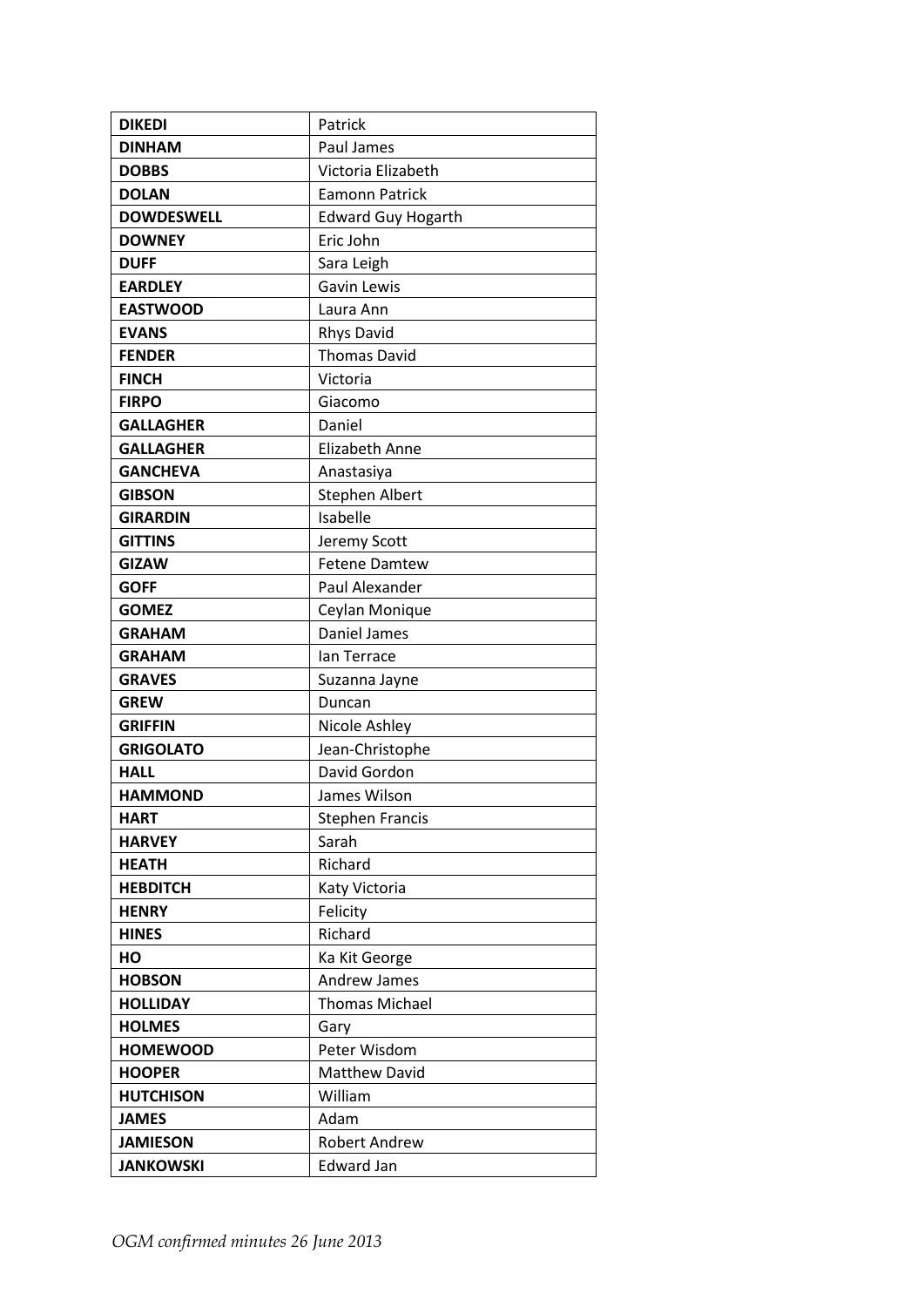| <b>KARLATOU-</b>        |                               |
|-------------------------|-------------------------------|
| <b>CHARALAMPOPOULOU</b> | Artemis                       |
| <b>KEARNEY</b>          | Sarah Anne-Marie              |
| <b>KHAN</b>             | Riyaz Mohammed Kamaruddin     |
| <b>KING</b>             | Daniel                        |
| <b>KING</b>             | Marguerite                    |
| <b>LAM</b>              | Hoi Lee                       |
| <b>LANGDON</b>          | Ryan                          |
| <b>LE BARBANCHON</b>    | Pierre Jonas Paul Alexandre   |
| <b>LEON</b>             | Ralph Richard                 |
| <b>LIMOND</b>           | Christopher                   |
| <b>LOGANATHAN</b>       | Senthuran                     |
| <b>LONGRIDGE</b>        | Luke                          |
| <b>LUNNON</b>           | Jack                          |
| <b>LYNCH</b>            | <b>Edward Francis</b>         |
| <b>MADHOO</b>           | Hamechan                      |
| <b>MADHUSODHANAN</b>    |                               |
| <b>SUSEELA</b>          | <b>Bobby Prasanth</b>         |
| <b>MCBRIDE</b>          | Aodhin                        |
| <b>MCELLIGOTT</b>       | <b>Ross</b>                   |
| <b>MCSORLEY</b>         | Paul                          |
| <b>MCVICAR WRIGHT</b>   | Sarita Eleanor                |
| <b>MEREDITH</b>         | David Christopher             |
| <b>MILES</b>            | <b>Andrew James</b>           |
| <b>MILLS</b>            | Daniel                        |
| <b>MINNS</b>            | James Benjamin Nicholas       |
| <b>MISTRY</b>           | Jimesh                        |
| <b>MOCKRIDGE</b>        | James                         |
| <b>MOORE</b>            | <b>Elaine Margaret</b>        |
| <b>NEWMAN</b>           | George William                |
| ΝG                      | Chun Kwok                     |
| <b>NICE</b>             | Richard                       |
| <b>NICHOLSON</b>        | Uisdean Alasdair Macgregor    |
| <b>NUNNS</b>            | <b>Christopher Mark Reeve</b> |
| <b>NWOZOR</b>           | Kingsley Kanayochukwu         |
| <b>O'CALLAGHAN</b>      | Jonathan                      |
| O'MARA                  | Peter                         |
| <b>O'NEILL</b>          | David Egan                    |
| <b>O'SULLIVAN</b>       | <b>Brian</b>                  |
| <b>O'SULLIVAN</b>       | Paul Adrian                   |
| <b>OAKES</b>            | James Edward                  |
| <b>ORDUNA</b>           | Javier Gonzalez               |
| <b>OWEN</b>             | Holly-Marie                   |
| <b>OXLEY</b>            | <b>Stuart Louis</b>           |
| <b>PARSONS</b>          | Benjamin Elliott              |
| <b>PARSONS</b>          | William Walter                |
| <b>PEARSON</b>          | Robert Guy                    |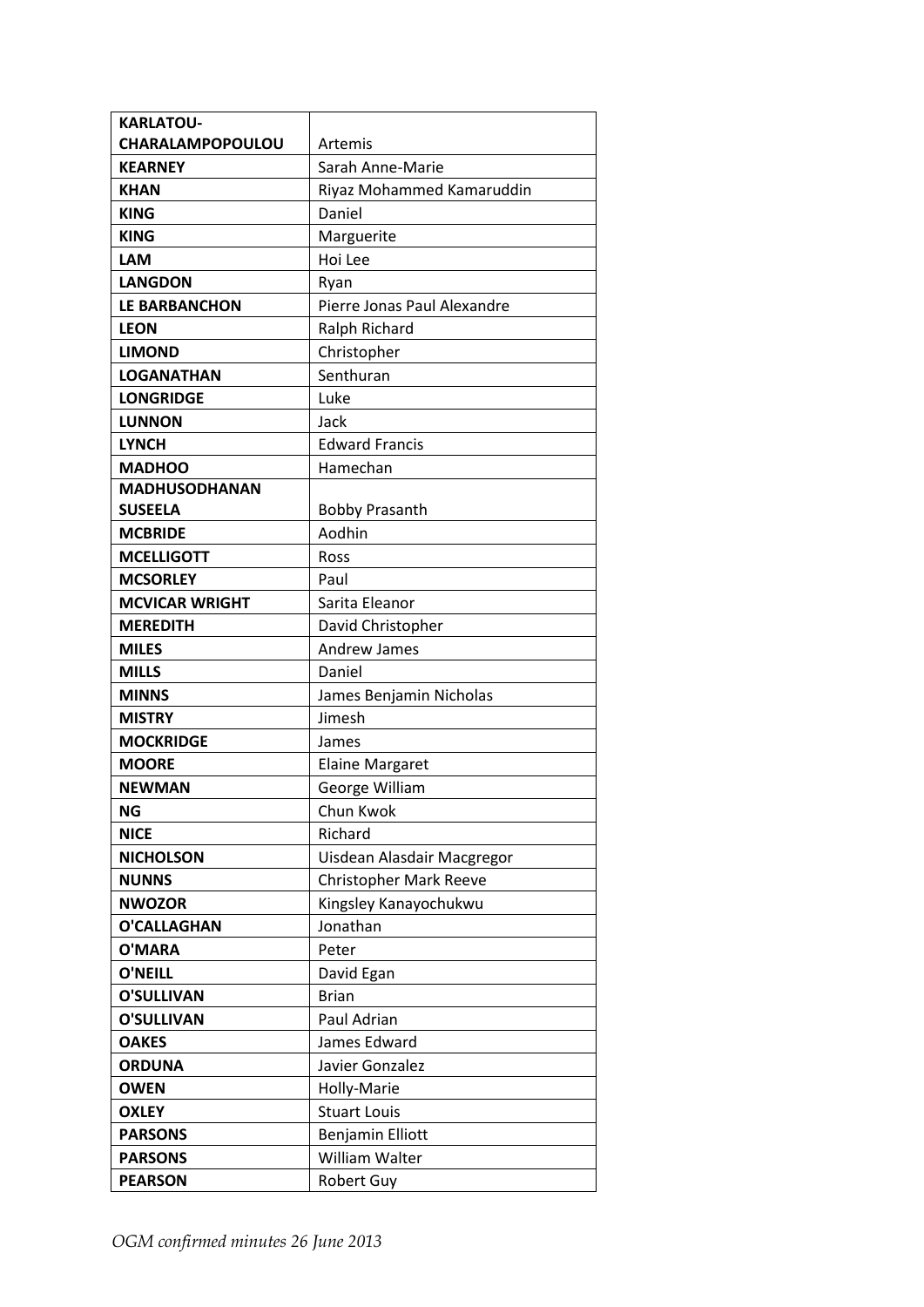| <b>PESHWA</b>        | Saradchandra Rao            |
|----------------------|-----------------------------|
| <b>PHILLIPS</b>      | Olivia                      |
| <b>PISTONE</b>       | Mattia                      |
| <b>PRICE</b>         | Joanne                      |
| <b>PRYOR</b>         | Nicholas Andrew             |
| <b>RASMUSSEN</b>     | Cecily Ellen                |
| <b>RAVEN</b>         | Jonathan                    |
| <b>READ</b>          | Tom Oliver Trevett          |
| <b>ROMERA GARCIA</b> | Elena                       |
| <b>ROOKS</b>         | Eve Elizabeth               |
| <b>ROTHWELL</b>      | Katherine Ann               |
| <b>ROUTLEDGE</b>     | Karl                        |
| <b>SAMARRAI</b>      | Adnan Ismail                |
| <b>SARUMI</b>        | Rafiu Arowosaye Atanda      |
| <b>SAWFORD</b>       | <b>Benjamin Charles</b>     |
| <b>SENGOR</b>        | Ali Mehmet Celal            |
| <b>SLATTERY</b>      | Joseph                      |
| <b>SMITH</b>         | Alister                     |
| <b>SMITH</b>         | Mark James                  |
| <b>SOANES</b>        | Andrew Christopher          |
| <b>STANDISH</b>      | Paul Alan                   |
| <b>STEWARD</b>       | Christopher                 |
| <b>STEWART</b>       | James Michael               |
| <b>STEWART</b>       | Simon Alexander             |
| <b>STOWE</b>         | Simon                       |
| <b>STUART</b>        | <b>Hugh David</b>           |
| <b>SWINBOURNE</b>    | <b>Andrew Thomas</b>        |
| <b>SYNNOTT</b>       | <b>William Robert</b>       |
| <b>TATA</b>          | Enerst                      |
| <b>TAYLOR</b>        | <b>Andrew Paul</b>          |
| <b>TAYLOR</b>        | Claire                      |
| <b>TERRINGTON</b>    | <b>Ricky Luke</b>           |
| <b>THOMAS</b>        | Megan Louise                |
| <b>THORNBURN</b>     | <b>Timothy Paul</b>         |
| <b>TOBIAS</b>        | David                       |
| <b>TURVEY</b>        | Cassandra                   |
| <b>VALLANVE-BULL</b> | Elizabeth                   |
| <b>VAN DER LAND</b>  | Cees                        |
| <b>WALKER</b>        | Mathew John Peter           |
| <b>WALKER</b>        | Roy                         |
| <b>WALTHO</b>        | Andrew                      |
| <b>WARNER</b>        | Matthew John                |
| <b>WATSON</b>        | <b>Ruth Leala</b>           |
| <b>WENDLAND</b>      | <b>Oliver Paul Nicholas</b> |
| <b>WESTWOOD</b>      | Rachel Fiona                |
| WHITE                | Alister John Revell         |